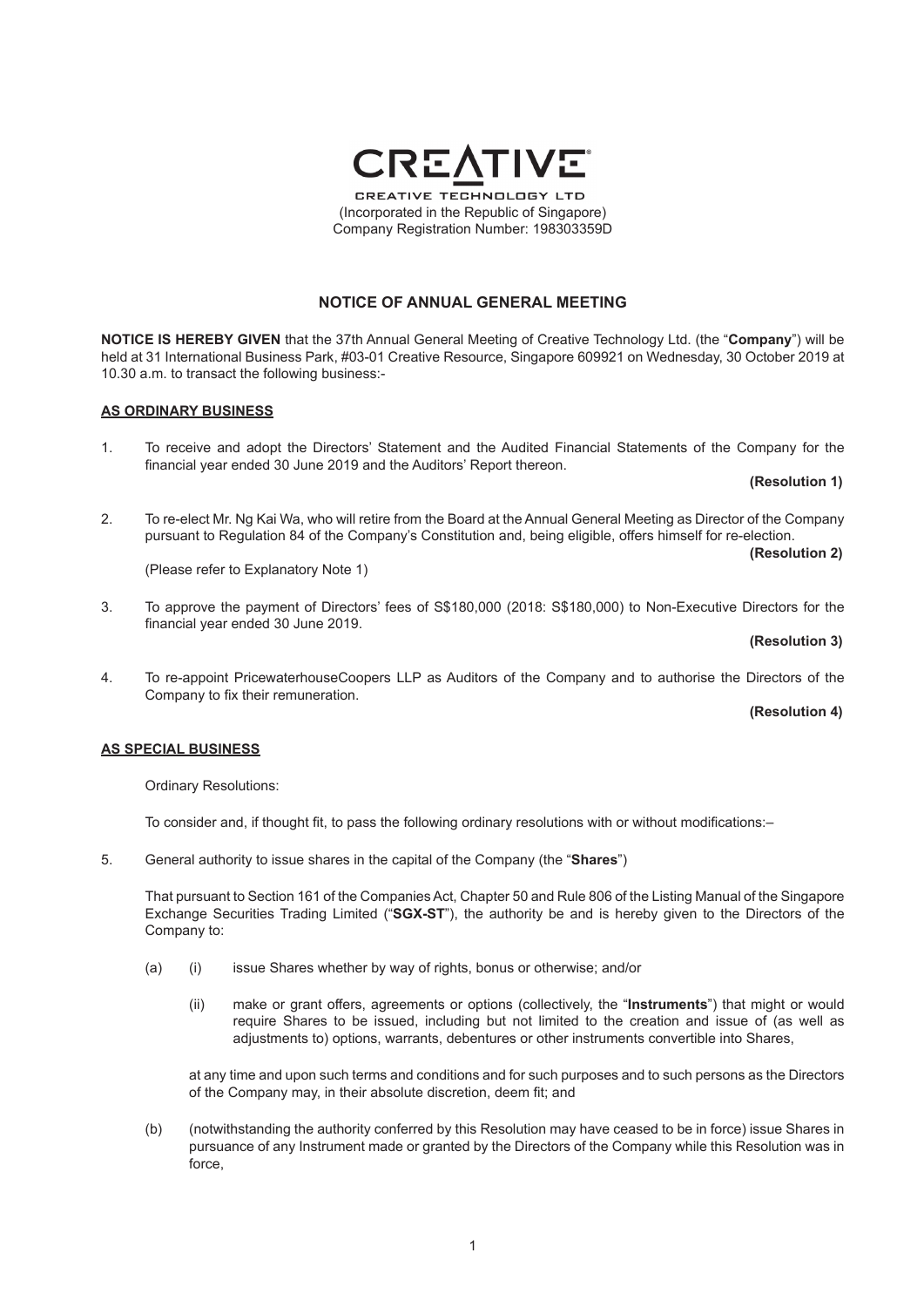provided that:

- (A) the aggregate number of Shares to be issued pursuant to this Resolution (including Shares to be issued in pursuance of Instruments made or granted pursuant to this Resolution) shall not exceed 50 per cent (50%) of the total number of issued Shares excluding treasury shares and subsidiary holdings (as calculated in accordance with paragraph (B) below), of which the aggregate number of Shares and Instruments to be issued other than on a pro rata basis to shareholders of the Company shall not exceed 20 per cent (20%) of the total number of issued Shares excluding treasury shares and subsidiary holdings (as calculated in accordance with paragraph (B) below);
- (B) (subject to such manner of calculation as may be prescribed by the SGX-ST) for the purpose of determining the aggregate number of Shares that may be issued under paragraph (A) above, the total number of issued Shares excluding treasury shares and subsidiary holdings shall be based on the total number of issued Shares in the capital of the Company excluding treasury shares and subsidiary holdings at the time this Resolution is passed, after adjusting for:
	- (i) new Shares arising from the conversion or exercise of any convertible securities;
	- (ii) new Shares arising from the exercise of share options or vesting of share awards which are outstanding or subsisting at the time this Resolution is passed; and
	- (iii) any subsequent bonus issue or consolidation or subdivision of Shares;
- (C) in exercising the authority conferred by this Resolution, the Company shall comply with the provisions of the Listing Manual of the SGX-ST for the time being in force (unless such compliance has been waived by the SGX-ST) and the Constitution for the time being of the Company; and
- (D) (unless revoked or varied by the Company in general meeting) the authority conferred by this Resolution shall continue in force (i) until the conclusion of the next Annual General Meeting of the Company or the date by which the next Annual General Meeting of the Company is required by law to be held, whichever is the earlier or (ii) in the case of Shares to be issued pursuance of the Instruments, made or granted to this Resolution, until the issuance of such Shares in accordance with the terms of the Instruments,

and in this Resolution, "subsidiary holdings" has the meaning given to it in the Listing Manual of the SGX-ST.

 **(Resolution 5)**

(Please refer to Explanatory Note 2)

6. To transact any other business which may be properly transacted at an Annual General Meeting.

BY ORDER OF THE BOARD

NG KEH LONG Company Secretary **Singapore** 8 October 2019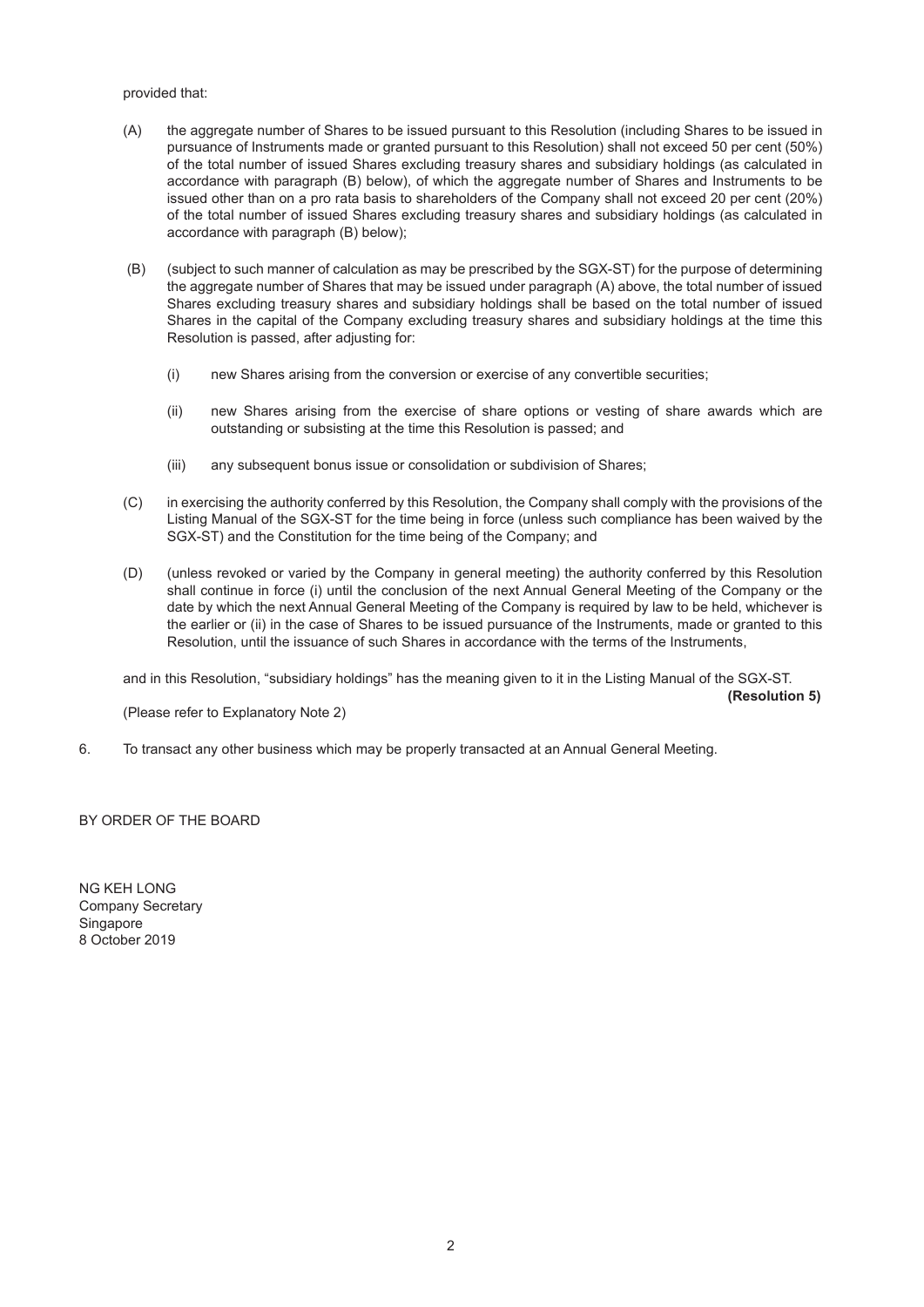## **EXPLANATORY NOTES**

- (1) Mr. Ng Kai Wa, upon re-election as a Director of the Company, will serve as the Chairman of the Nominating Committee, a member of the Audit Committee and the Remuneration Committee. He is considered to be independent by the Board of Directors of the Company.
- (2) Resolution 5, if passed, will authorise the Directors, from the date of this Annual General Meeting of the Company until the next Annual General Meeting of the Company, or the date by which the next Annual General Meeting of the Company is required by law to be held, or such authority is varied or revoked by the Company in a general meeting, whichever is the earlier, to issue Shares and to make or grant instruments (such as options, warrants or debentures) convertible into Shares, and to issue Shares in pursuance of such instruments, up to a number not exceeding fifty per cent (50%) of the total number of issued Shares (excluding treasury shares and subsidiary holdings), of which up to twenty per cent (20%) of the total number of issued Shares (excluding treasury shares and subsidiary holdings) may be issued other than on a pro rata basis to shareholders. For the purpose of determining the aggregate number of Shares that may be issued, the total number of issued Shares excluding treasury shares and subsidiary holdings shall be based on the total number of issued Shares in the capital of the Company excluding treasury shares and subsidiary holdings at the time that Resolution 5 is passed, after adjusting for (a) new Shares arising from the conversion or exercise of any convertible securities or share options or vesting of share awards which are outstanding or subsisting at the time that Resolution 5 is passed, and (b) any subsequent bonus issue, consolidation or subdivision of Shares.

## **PERSONAL DATA PRIVACY**

By submitting an instrument appointing a proxy(ies) and/or representative(s) to attend, speak and vote at the Annual General Meeting and/or any adjournment thereof, a member of the Company (i) consents to the collection, use and disclosure of the member's personal data by the Company (or its agents or service providers) for the purpose of the processing, administration and analysis by the Company (or its agents or service providers) of proxies and representative appointed for the Annual General Meeting (including any adjournment thereof) and the preparation and compilation of the attendance lists, minutes and other documents relating to the Annual General Meeting (including any adjournment thereof), and in order for the Company (or its agents or service providers) to comply with any applicable laws, listing rules, regulations and/or guidelines (collectively, the "**Purposes**"), (ii) warrants that where the member discloses the personal data of the member's proxy(ies) and/or representative(s) for the collection, use and disclosure by the Company (or its agents or service providers), the member has obtained the prior consent of such proxy(ies) and/or representative(s) for the collection, use and disclosure by the Company (or its agents or service providers) of the personal data of such proxy(ies) and/or representative(s) for the Purposes, and (iii) agrees that the member will indemnify the Company in respect of any penalties, liabilities, claims, demands, losses and damages as a result of the member's breach of warranty.